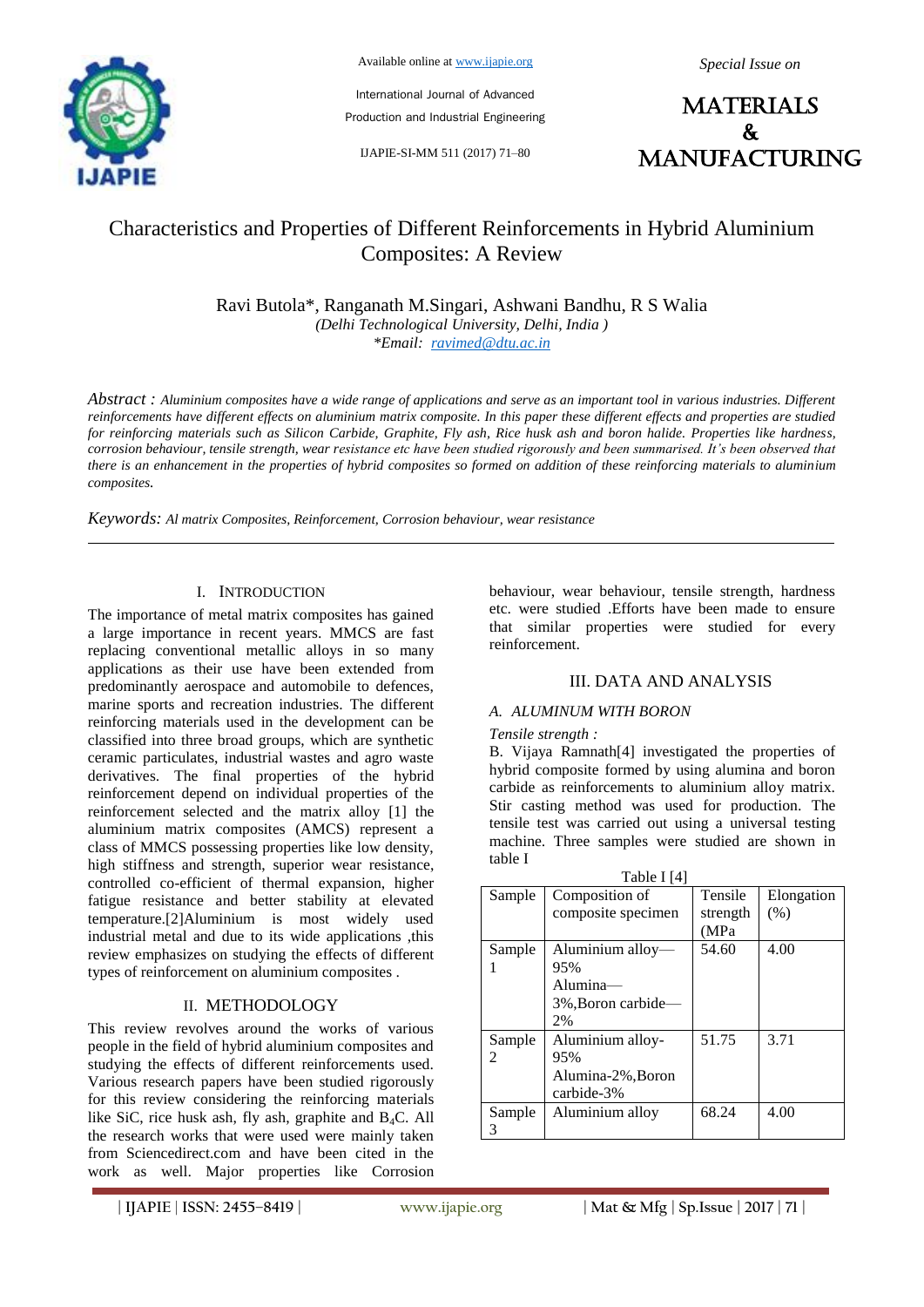It was observed that tensile strength of sample 3 is marginally higher than other two samples because of its aluminum content. But, the sample 1 has higher tensile strength (54.60 MPa) than sample 2 (51.75 MPa)[4]. A. Baradeswaran [5] investigated the Aluminum alloy (AA) 6061 and 7075 that were reinforced with 10 wt.% of boron carbide (B4C) and 5 wt.% of graphite. Liquid casting technique was used.



Thus tensile strength has been observed to increase with increasing B4C particle content and it is significantly higher than the strength of the matrix alloy.

K. Shirvanimoghaddam [6] investigated the effect of ceramic particles on aluminum He observed that the effect of  $B_4C$  was temperature dependent for example at  $750^\circ$ Celsius, increase in amount of boron carbide content leads to decrease in tensile strength whereas at  $850^\circ$  Celsius, increasing boron carbide increases the tensile strength.[6]

B. Ravi [10] used Stir casting process for fabrication of aluminum matrix composite and plotted the graph shown in fig 2.





#### *Wear Resistance :*

R. Palanivel synthesized and investigated  $/$ (TiB2 + BN) hybrid AMCs using Friction Stirring Process and studied the associated microstructure and dry sliding wear behavior. [3]. He observed the values shown in Table.II

| Table II [3]        |                                     |  |
|---------------------|-------------------------------------|--|
| Material            | Wear rate $(\times 10^{-5}$ mm3/Nm) |  |
| AA6082              | 23.75                               |  |
| AA6082/TiB2 AMC     | 15.50                               |  |
| AA6082/(TiB2<br>BN) | 13.00                               |  |
| hybrid AMC          |                                     |  |
| AA6082/BN AMC       | 14.25                               |  |

Thus concluded that addition of BN particles enhanced the sliding wear resistance of the AMCs. A. Baradeswaran[5] studied the effect of 10 wt.% boron carbide( $B_4C$ ) and 5 wt % of graphite as reinforcement and plotted the below shown graphs shown in Fig 4 and Fig 5 . Also it was observed that there is an optimal condition at which the AA 7075/B4C/graphite hybrid composite exhibits higher wear resistance property compared to base alloys and AA 6061 hybrid composite.



Siddhartha Prabhakar[9] also studied the wear behaviour under dry sliding motion of aluminum/B4C composite. Results revealed that wear rate and coefficient of friction

.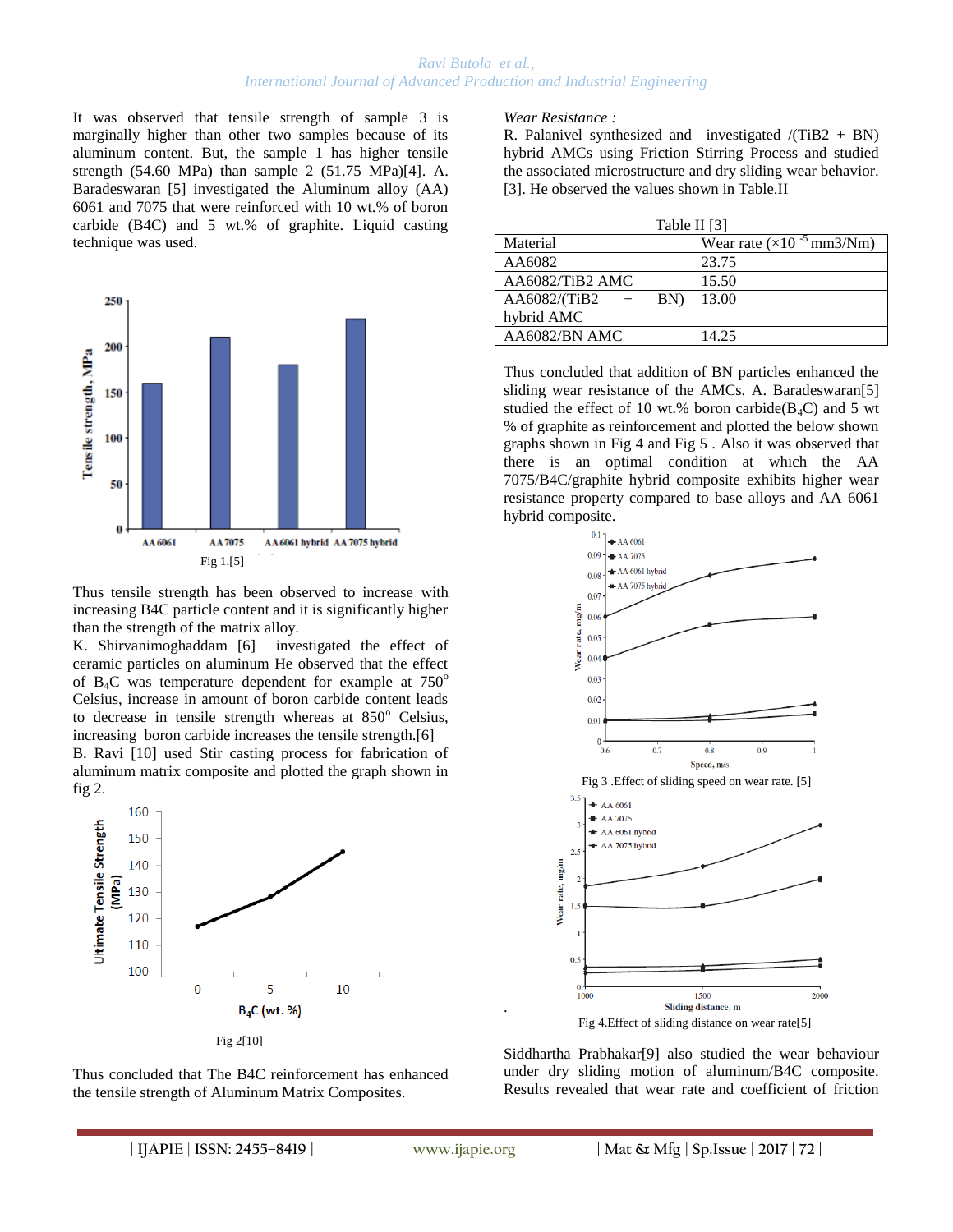has a direct relation with the load, whereas inverse with the sliding speed and distance.

### *Hardness :*

B. Vijaya Ramnath[4] studied boron carbide metal matrix composite and measured hardness using Brinell's hardness test. The observation of the work is shown in Table III.

| Table III [4] |                                |                  |  |  |
|---------------|--------------------------------|------------------|--|--|
| Sample        | of <sub>1</sub><br>Composition | Average hardness |  |  |
|               | composite                      | (BHN)            |  |  |
|               | specimen                       |                  |  |  |
| Sample 1      | Aluminum                       | 48.53            |  |  |
|               | $\text{allow}$ —               |                  |  |  |
|               | 95% Alumina-                   |                  |  |  |
|               | 3%, Boron                      |                  |  |  |
|               | carbide-2%                     |                  |  |  |
| Sample 2      | alloy<br>Aluminum              | 52.80            |  |  |
|               | 95%                            |                  |  |  |
|               | Alumina-2%                     |                  |  |  |
|               | Boron carbide-                 |                  |  |  |
|               | 3%                             |                  |  |  |
| Sample 3      | Aluminum alloy                 | 37.83            |  |  |

Thus hardness increases with increase in boron carbide wt %. K. Shirvanimoghaddam[7] investigated manufacturing of aluminum–boron carbide composites using the stir casting method and studied various properties like hardness and density. During his study about hardness of the hybrid composite so formed, the below shown diagrams were plotted.Thus stated that in general increasing the volume fraction of B4C enhances the and hardness of the composite.[7]



Fig 5[7]

Ehsan Ghasali [11] also studied the properties of  $B_4C$ aluminum metal matrix composite and used the method of microwave sintering for the production. In her work ,she studied the property of microhardness, where it was stated that the average micro hardness of the microwave sintered composites was higher than the corresponding value for the reference 6061 Al alloy and the hardness increased with the increasing amount of B4C.[11]

### *Impact test :*

R. Harichandran [8] used the process of ultrasonic cavitation-assisted solidification for fabrication in his work and studied effect of B4C as reinforcement on aluminum metal matrix composite.He plotted the graph shown in Fig 6.



Thus, the impact energy of the B4C nanoparticle-reinforced aluminum composites was higher than that of the micro B4C particle-reinforced aluminum composites. Similarly B. Vijaya Ramnath[4] used Charpy test to perform the impact test and got the following observations shown in Table IV

| Table IV [4] |                |                |  |  |
|--------------|----------------|----------------|--|--|
| Sample       | Composition of | Energy         |  |  |
|              | composite      | absorbed $(J)$ |  |  |
|              | specimen       |                |  |  |
| Sample 1     | Aluminum       | 2.18           |  |  |
|              | alloy $-95%$   |                |  |  |
|              | Alumina $-3\%$ |                |  |  |
|              | Boron carbide- |                |  |  |
|              | 2%             |                |  |  |
| Sample 2     | Aluminum       | 2.42           |  |  |
|              | alloy— $95%$   |                |  |  |
|              | Alumina $-2\%$ |                |  |  |
|              | Boron carbide- |                |  |  |
|              | 3%             |                |  |  |
| Sample 3     | Aluminum alloy | 2              |  |  |
|              |                |                |  |  |

It can clearly be seen that the impact value of sample 1 (2.18 J) is lower than the impact value of sample 2 (2.42 J), but higher than that of sample 3 (2 J).[4]Thus addition of Boron Carbide contributes in making the hybrid composite stronger against impacts.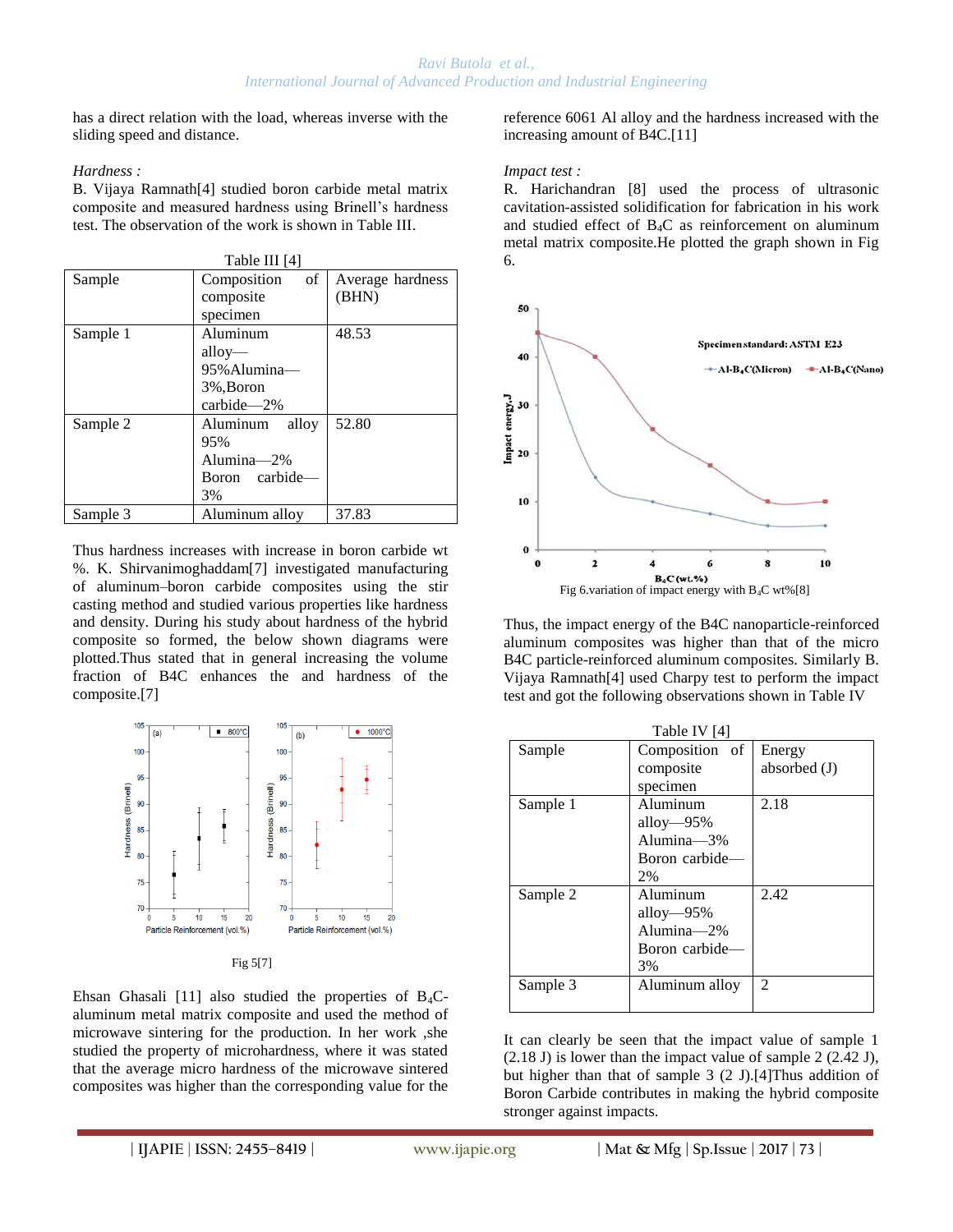### *Ravi Butola et al., International Journal of Advanced Production and Industrial Engineering*

# *B. ALUMINUM WITH FLY ASH*

### *Hardness :*

Liang-Jing Fan[12] prepared Al–3Mg/5 wt.% fly ash composites through stir casting with reactions at 850 °C for various durations (0, 10, 20, 30, and 40 h).He used brinnels hardness tests to study the haedness of the so formed hybrid composite. The hardness fly ash composites increased with increasing reaction time.The plot for the same have plotted below.



Fig 7 BHN hardness of specimens in different reaction time.[12]

G.Narasaraju [16] made rice husk ash and fly ash reinforced aluminum composite using liquid metal processing technique The hardness was measured using Brinell Hardness Tester at a load of 500 kg for a period of 15 sec in accordance with the ASTM E10.In his work he plotted the below shown diagram.



Thus concluded , The hardness of the test specimens increased with increase in Rice Husk Ash and decrease in Fly ash weight proportions.[16]. I. Dinaharan[14] studied wear characteristics and other properties in his work.[14]He studied microhardness of fly ash reinforced aluminum ,plotting the below shown graph. Thus concluding that the use of fly ash as reinforcement greatly enhanced the microhardness of the composite.[14]

### *Density :*

Liang-Jing Fan [12] in is work also studied the reaction of fly ash on density of aluminum hybrid composite so formed. The density was detected using the Archimedes method and plotted the below shown graph on the basis of his experimentation.



Fig 9 Variation of Micro hardness vs. fly ash wt %[14]



Fig 10 Measured densities of specimens in different reaction time, the dash line indicating the theoretical density.[12]

S.G.Kulkarni [15] during his work on reaction of fly ash hybrid reinforcement on aluminum 356 alloy also studied the density and mechanical properties of the hybrid .He plotted the below shown graph showing theoretical and actual density of various composites.



Fig 11 Variation of density with reinforcement %[15]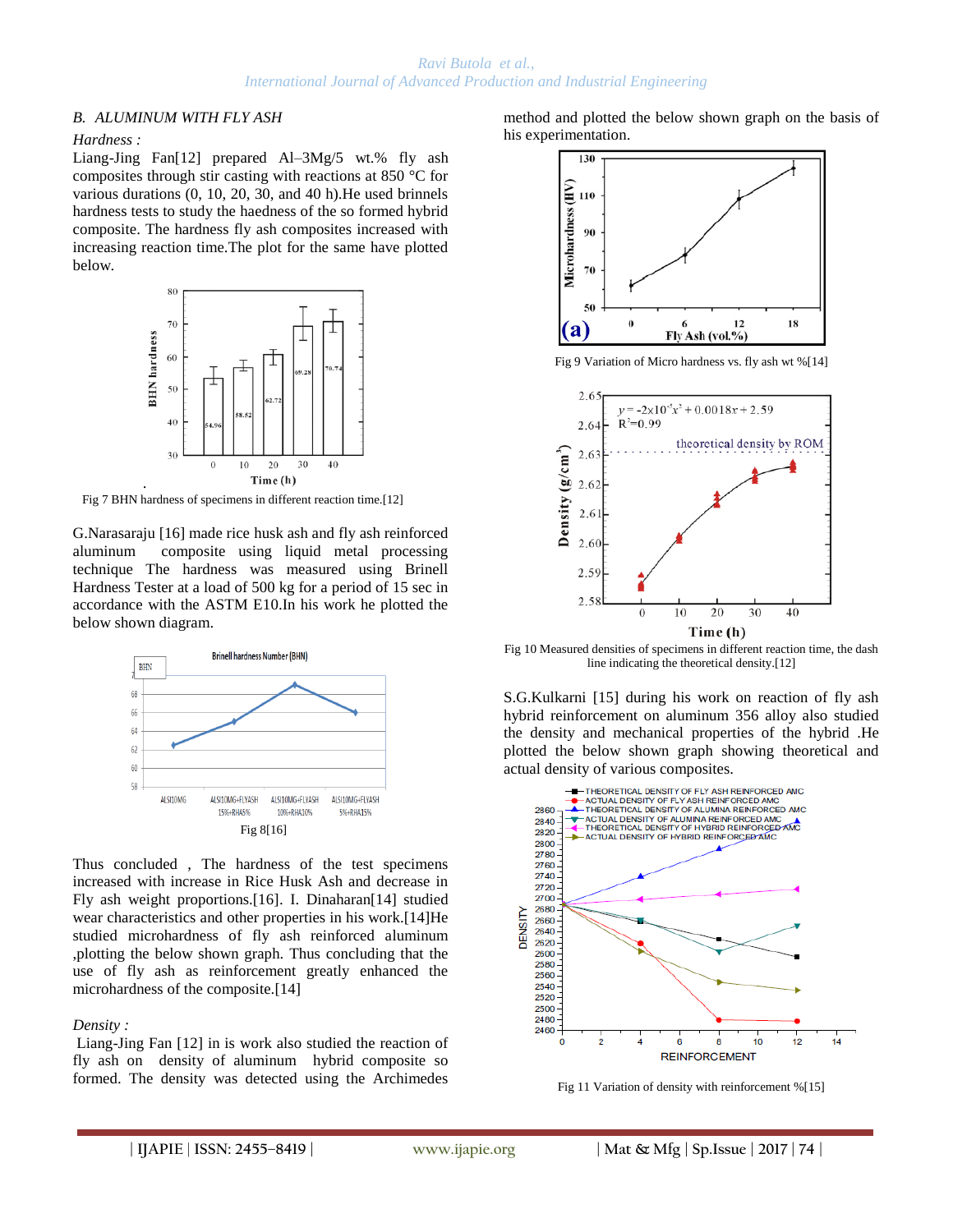Thus ,addition of fly ash reinforcement reduces density of composite to much extent.[15]

### *Wear Resistance :*

I. Dinaharan [14] investigated the wear properties of fly ash reinforced aluminum alloy using friction stirring process .He observed that The wear rate reduced as the volume fraction of FA particles was increased. The wear rate was found to be 411 x  $10^{-5}$  mm3/m at 0 vol. % and 203 x  $10^{-5}$ mm3/m at 18 vol. %.

Also FA particles affected the wear mode as well as the morphology of the wear debris. The increased volume fraction of FA particles altered the wear mode from adhesion to abrasive. The wear debris changed from thin plate at 0 vol. % to spherical shape at 18 vol. %. Thus FA particles improved the wear resistance of the composite.



Fig 12 Wear rate vs. Fly ash vol % [14]

### *Percentage elongation and Tensile strength :*

ShueiwanH.Juang [13] observed the the properties like tensile strength and elongation during his work. The tensile strength of the as-cast ALFA composite  $(ADC6 + 5 wt\%)$ fly ash) subjected to Multipath friction stir processing(MS-FSP), as determined from a specimen sampled parallel to the processing paths, increasedto227MPa.This represented significant improvement of the strength compared to the original as-cast ALFA composite. The elongation was 7.18 %, which was far better than that of the original as-cast ALFA composite. The tensile strength of the specimen sample perpendicular to the processing paths also increased to 226 MPa , but its elongation was only 3.12%.[13]. Also G.Narasaraju[16] also studied tensile strength and elongation in his investigation on Rice husk ash and fly ash reinforcement for aluminum alloy .He plotted the below shown diagram for Tensile strength.[16]





Thus concluded That Tensile Strength of MMC increased with increase in Fly ash and percentage elongation is more with decrease in Fly ash by his observations.[16]

# *C. ALUMINUM WITH GRAPHITE*

### *Hardness :*

S. Mosleh-Shirazi [17]studied variation in the hardness of Al/2SiC/Gr hybrid nanocomposites with their Gr . shows that the increased volume fraction of graphite particles resulted in decreased hardness of Al/2SiC/Gr hybrid nanocomposites. These results are attributed to the presence of soft graphite particles in the composites that contribute in lowering their hardness values.[17]. Syed Nasimul Alam studied Al-matrix composites reinforced with exfoliated graphite nano- platelets (xGnP) is developed in order to keep the desired properties of Al intact while improving the limiting factors .he gave the following conclusion.[18]

The hardness of the Al- xGnP composites increase up to the ad- dition of 1wt% of xGnP.However,the addition of xGnP beyond 3 wt% leads to a large decrease in the hardness of the Al-xGnP composites. The hardness of the composites possibly reduces due to the agglomeration of xGnP in the Al matrix which also leads to poor densification of the composites. [18]

L.A. Yolshina , R.V. Muradymov used the method for synthesizing aluminum-based metallic composite materials, containing up to 2 wt. % graphene sheets uniformly distributed in a metal matrix,.According to his work synthesis of aluminum-carbon metallic composites with improved structure and unique mechanical properties proceeds at relatively low temperatures without aluminum carbide formation; as a consequence, these composites have sufficiently high corrosion resistance. The hardness, strength, ductility and elasticity of aluminum-graphene composites are higher than the initial aluminum materials, corresponding to the concentration of graphene.[19]. Mohammed Imran [20] in his work made aluminum matrix hybrid composites have been fabricated by stir-casting method using Waste sugarcane bagasse-ash and graphite as reinforcements for aluminum alloy (Al-7075) based matrix. Brinell hardness tests were carried out on samples of both unreinforced alloy and its composites.Thus concluded that increasing the graphite content and keeping the bagasse ash concentration constant contributes in increasing the hardness of composite.[20]

P. Ravindran [21] Studied the tribological behavior of Al 2024–5 wt.% SiC–X wt.% graphite  $(X = 5 \text{ and } 10)$ 

hybrid nano-composites was produced using powder metallurgy (P/M) technique. The hardness of sintered compacts were performed in Brinell's scale. According to his study hardness of the composites was decreased with the increase in weight percent of Gr reinforcements. [21]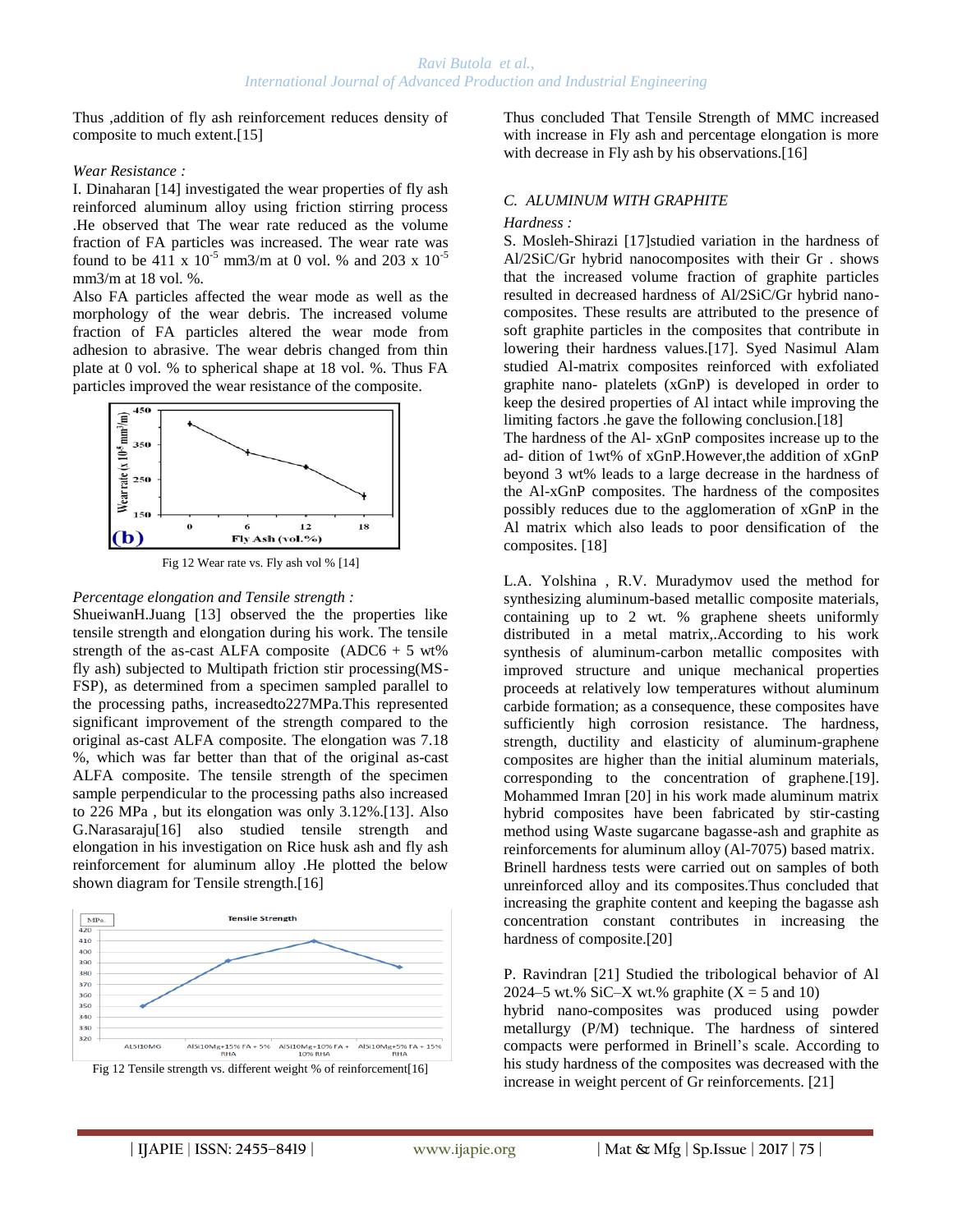*Ravi Butola et al., International Journal of Advanced Production and Industrial Engineering*



different weight percentage of Gr.[21]

#### *Wear Characteristics :*

P. Ravindran [21] investigated properties of aluminum hybrid nano-composites with the additions of solid lubricant. investigation, nano-sized SiC and Gr particles were used as a reinforcement for a nano-aluminum alloy matrix (Al 2024). Dry sliding wear tests were performed in pin-on-disc equipment. The following graphs (fig 14 ) were obtained showing variation of wear loss with respect to graphite wt % ,.

Thus his investigation gave the following conclusions:

Wear loss of the composite increases as the amount of graphite addition increases up to 5% Gr addition, then drops to a lower value for 10% Gr addition The wear resistance of hybrid nano-composites was higher than the matrix alloy. Amount of the graphite released on the wear surface increases as the percentage of graphite addition increases.[21]. S. Suresha[22] in his work studied wear characteristics using dry sliding wear behavior on aluminum matrix with graphite and SiC as reinforcements. Thus made the below shown graph on the basis of the investigation.



Fig 14 Variation of wear loss vs. Graphite wt %[21]



Fig 15 Variation of wear wrt. Various factors [22]

Kenneth Kanayo Alaneme [23]studied microstructural characteristics, mechanical and wear behaviour of Aluminum matrix hybrid composites reinforced with alumina, rice husk ash (RHA) and graphite. The wear characteristics of the composites were studied using a Taber abrasion wear testing machine He concluded that The composites without graphite exhibited greater wear susceptibility in comparison to the composite grades containing graphite. However the wear resistance decreased with increase in the graphite content from 0.5 to 1.5 wt%.[23]

S. Mosleh-Shirazi studied Effects of graphite (Gr) content on the dry sliding wear, solid-particle erosion and corrosive wear of Al6061based hybrid nano-composites fabricated via powder metallurgy route containing 2 vol% of SiC nano-particles and 0,2, 5 and 7vol%of micron-sized Gr particles and performed Dry sliding wear tests.From these tests concluded that TheAl/2SiC/2Grhybridnanocomposite;as compared with Al/2SiC; possessed higher wear resistance and lower friction coefficient. However, when the volume percent of graphite exceeded 2%, both the volume wear loss and friction coefficient of nanocomposites increased due to decreased toughness and reduced hardness caused by brittle graphite Particles.[17]

#### *Corrosion Behaviour :*

S. Mosleh-Shirazi corrosion, corrosive wear and abrasive wear, of Al/2SiC/Gr hybrid nano-composites to understand and optimize the materials for improved performance.

The corrosion rates of such nano-composites in that acidic solution as a function of their Gr content were studied. The SiC nano-particles addition increased the corrosion potential of the matrix alloy, due to non-reactivity of a part of the material (nano SiC particles )with the corrosive solution .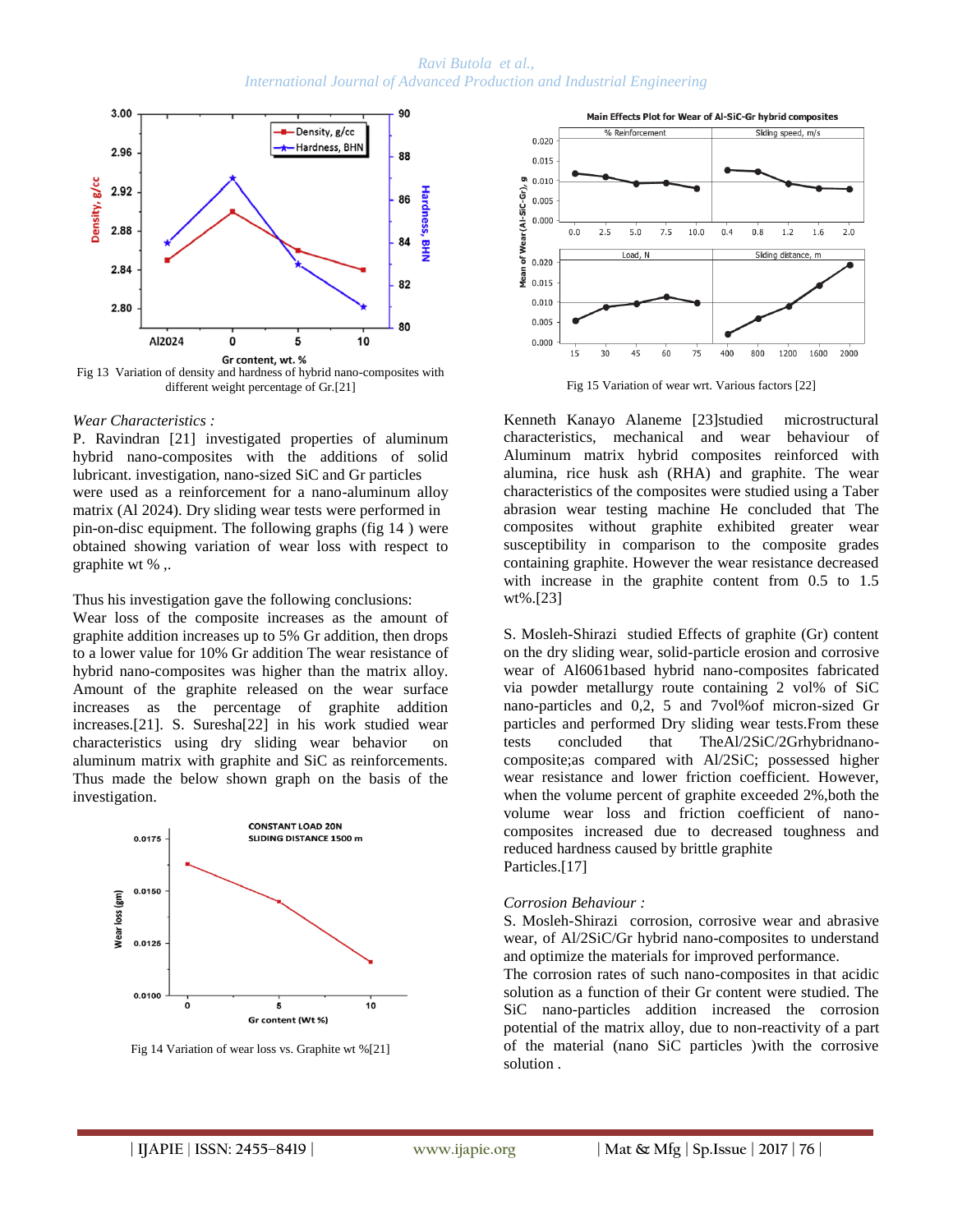

Thus concluding That the observed increase in the corrosion rate with Gr particles is attributed to the fact that the added conductive graphite particles may act as microcathodes, promoting the galvanic effect and thus increasing the corrosion rate. Both the high-angle solid-particle erosion and the corrosive wear of Al/2SiC/Gr hybrid nanocom- posites increased with their graphite content due to increased amount of the brittle phase (Gr) in the material that contributed in lowering the toughness and hardness of the material.[17]

# *Elongation and Ductility:*

Kenneth Kanayo Alaneme studied effects of varied weight ratios of the three reinforcing materials namely, alumina, rice husk ash, and graphite on the microstructure, mechanical and wear behaviour of Al-Mg-Si alloy matrix. According to him The % Elongation for all composites produced was within the range of 10 to13% and the values were invariant to the RHA and graphite content.[23]

# *D. ALUMINUM WITH RICE HUSK ASH*

### *Tensile strength and hardness :*

S.D.Saravanan[27] studied Effect of Mechanical Properties on Rice Husk Ash Reinforced Aluminum alloy (AlSi10Mg) Matrix Composites. material. A rice husk ash particle of 3, 6, 9 & 12 % by weight were used to develop metal matrix composites using a liquid metallurgy route. The mechanical properties such as tensile strength, compressive strength, hardness and percentage elongations are studied for reinforced RHA composites.[27]

The tensile tests were conducted using a universal testing machine. The hardness was measured using Brinell's Hardness Test. The following graphs were plotted .



Fig 17 UTS vs. Rice husk ash wt. % [27]



Fig 18 Hardness vs. Rice husk ash wt %[27]

Thus , The Tensile Strength and Hardness increases with the increase in the weight fraction.[27]

### *Elongation and Ductility :*

G.Narasaraju studied Characterization of Hybrid Rice Husk and Fly ash-Reinforced Aluminum alloy (AlSi10Mg) Composites.the investigation on the property of ductility was done. The following results were obtained shown in table V.

| Table V [28]   |                                                       |                          |  |
|----------------|-------------------------------------------------------|--------------------------|--|
| Sl. No         | Sample Designation                                    | Percentage<br>elongation |  |
|                | AlSi10Mg                                              | 2.0                      |  |
| $\overline{2}$ | AlSi $10Mg + 15%$ Fly<br>Ash $+5\%$ Rice Husk<br>Ash  | 2.9                      |  |
| 3              | $AlSi10Mg + 10\%$ Fly<br>Ash $+10\%$ Rice Husk<br>Ash | 3.2                      |  |
| 4              | AlSi10Mg $+ 5\%$ Fly<br>$Ash + 15\%$ Rice Husk<br>Ash | 2.7                      |  |

The percentage elongation is more with decrease in Fly ash and increase in Rice Husk Ash. This is due to decrease in hardness with increase in Rice Husk Ash and decrease in Fly Ash [28]

# *Damping Behaviour :*

Dora Siva Prasad[24] studied the damping behaviour of hybrid composites has been investigated using dynamic mechanical analyzer (DMA). The composites were fabricated with 2, 4, 6, and 8% by weight of rice husk ash (RHA) and SiC in equal proportions using two stage stir casting process. The damping measurements were performed using a GABO Eplexor dynamic mechanical analyser at frequencies ranging from 1 Hz to 15 Hz at room temperature using three point bending mode. All the damping experiments are performed at a static load of 50 N,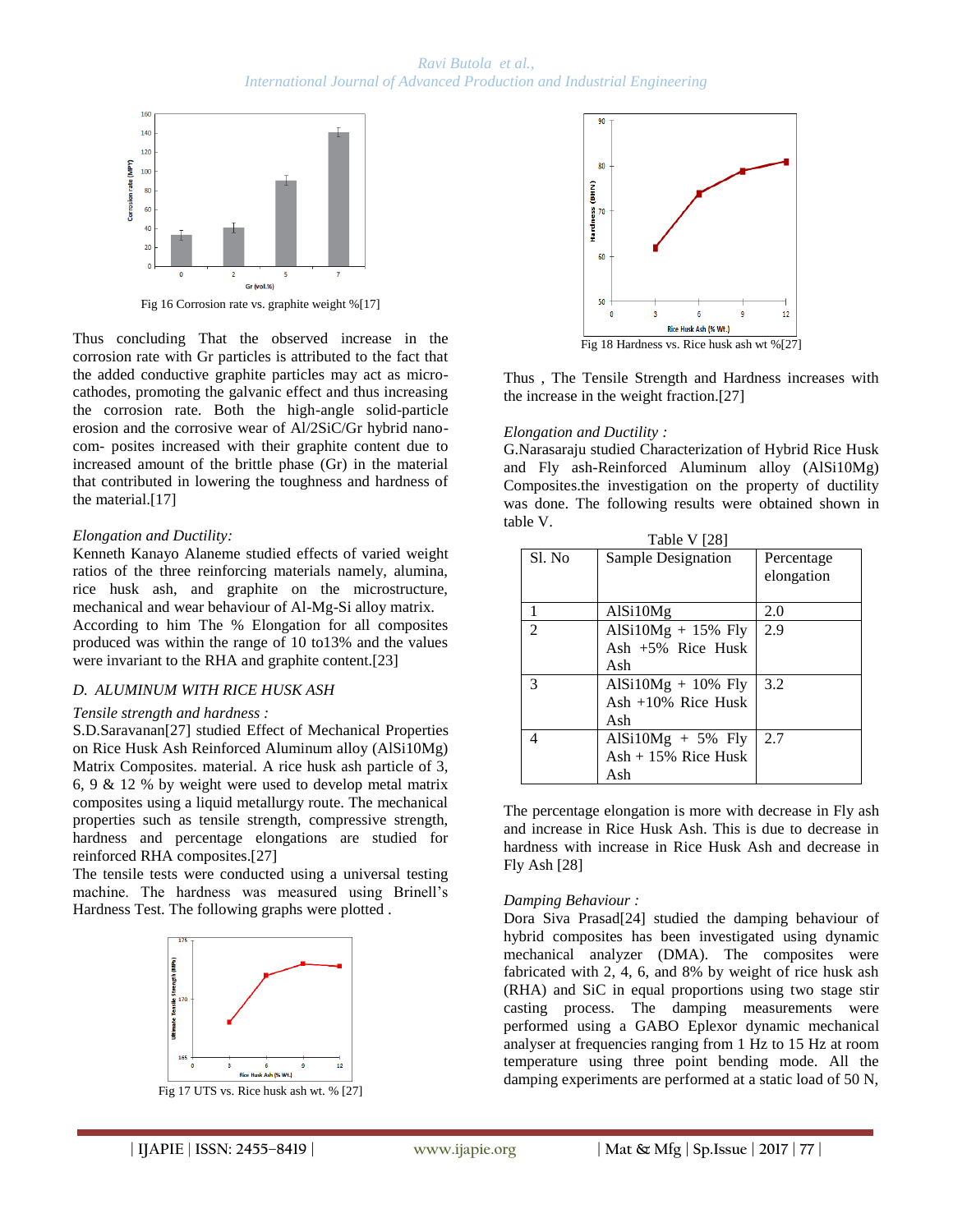a dynamic load of 40 N, and at constant strain amplitude (ε) of  $1 \times 10-5$ .



Fig 19 Variation of damping capacity with frequency for unreinforced alloy and hybrid composites.[24]

#### *Wear Resistance :*

Kazeem Oladiti Sanusi [26] It is also observed that the effect of RHA on wear susceptibility was not as consistent as the case of graphite but generally for the composites containing RHA there was on the average an increase in wear susceptibility with increase in RHA content. The wear resistance thus decreases with decrease in RHA.[26]

### *Corrosion:*

Kenneth Kanayo Alaneme [25] in his work on corrosion behavior of hybrid composites using rice husk ash and silicon carbide as reinforcements stated that the hybrid composite grades with a higher RHA content generally exhibited a lower tendency to corrode compared to the other composite grades. He used thermally cycled aluminum composites for his study and also concluded that the composites are structurally stable and maintain their corrosion resistance levels even after exposure to thermal cycling.[25]

# *E. ALUMINUM WITH SiC*

### *Aging behaviour :*

Yan Cui [29] studied Aging behaviours of the high-volumefraction SiCp/Al-Mg-Si composite fabricated by pressure less in filtration and its base alloy at  $170^{\circ}$  C. The aging behaviours of the base alloy and the composite were studied by Rockwell hardness measurement. Following results were obtained by Yan Cui :

(1) The hardness of the 55% SiCp/Al composite and the matrix alloy could be improved by age-hardening treatment. The maximum hardness increment of the matrix alloy is 242% after aging treatment for 3 h while that of the composite is 22%.(2) The aging kinetic of the 55% SiCp/Al composite is accelerated due to the high density of the dislocation, in comparison to the performance of the Al-Mg-Si alloy.(3) The mechanisms of the age-hardening treatment of the unreinforced Al-Mg-Si alloy and the high volume fraction SiCp/Al composite are quite different. For Al-Mg-Si alloy, double hardness peaks are observed. For 55% SiC/Al composite, only one visible peak is observed.[29]



### *Compression Behaviour :*

Jufu Jiang studied[30] The compression mechanical behaviour of the fabricated composite in semisolid state .Consequently, they lead to a significant reduction of porosity and an improvement of mechanical properties of the final products.



Fig 21 True stress–strain curves (a) and macrograph (b) of the samples with different volume fraction of SiC particles.[30]

Jufu Jiang observed that Peak stress and steady stress increase with increasing volume fraction of SiC particles and there was a significant improvement in properties.

### *Wear characteristics :*

S. Suresha[31] studied the dry sliding wear behaviour of Al matrix composites reinforced with Gr and SiC particulate up to 10%, to study the effect of % reinforcement, load, sliding speed and sliding distance on stir cast Al–SiC–Gr hybrid composites, Al–Gr and Al–SiC composites. Addition of SiC particulates increases both mechanical strength and wear resistance of Al alloy. But the consequent increase in hardness makes the machining difficult . On the other hand, addition of Gr particulates facilitates easy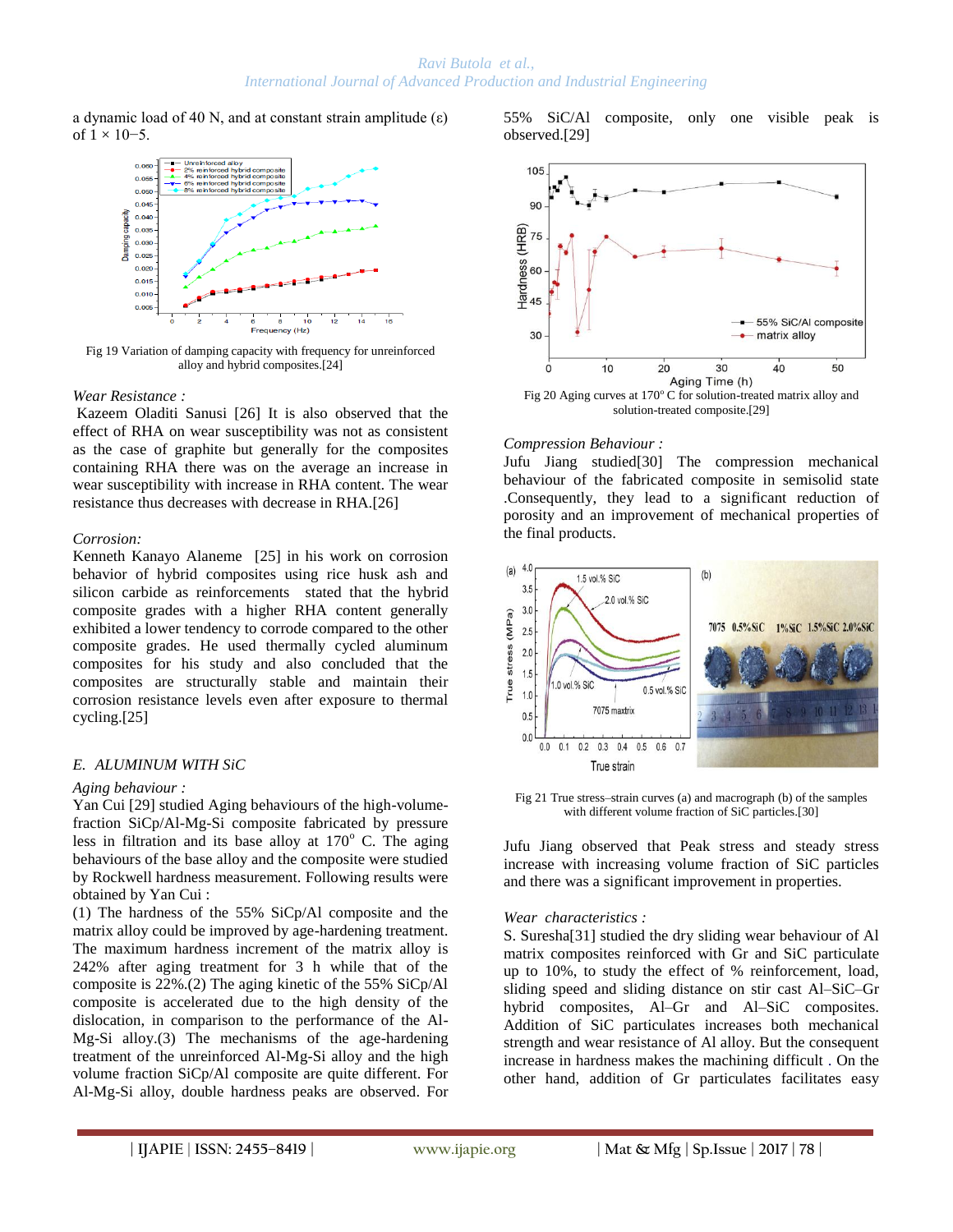machining and results in reduced wear of Al–Gr composites compared to Al alloy.[31]

Thus addition of SiC particulates improve the wear characteristics effectively and upto a great extent.

### *Corrosion Behaviour :*

H.M. Zakaria [32]studied the corrosive properties of Al/SiC metal matrix composites (MMCs). Following observations were made by Zakaria in his experiments.

1.) At room temperature, the Al/SiC composites exhibited better corrosion resistance than the pure Al matrix in

3.5 wt.% NaCl aqueous solution.

2.) Increasing the volume fraction of the SiC particulates increased the corrosion resistance of the Al/SiC composites. Moreover, reducing the SiC particles size

enhanced significantly the corrosion resistance of the SiC composites. Increasing the duration exposure reduces the corrosion rate.

3.) At elevated temperature, the Al/SiC composites exhibited lower corrosion resistance than the pure Al matrix in 3.5 wt.% NaCl aqueous solution. However, increasing the volume fraction and/or the SiC particles size reduce(s) the corrosion rates of the Al/SiC composites. The corrosion rates of the pure Al as well as the Al/SiC composites were found to increase linearly with the temperature.[32]

# IV. CONCLUSIONS

The conclusion derived by this study about the effects of five different reinforcing materials on aluminium matrix composites is as follows.

- $\overline{\phantom{a}}$  Addition of Boron carbide enhances the tensile strength, wear resistance, hardness. Also impact energy absorbed was higher for hybrid AMC with boron carbide.
- $\overline{\phantom{a}}$  On Addition of Fly ash density and hardness decreases There was an improvement in wear resistance.Tensile Strength of MMC increased with increase in Fly ash and percentage elongation is more with decrease in Fly ash.
- Hardness increased up to a maximum value on addition of graphite and then decreased. Both Corrosion and wear resistance decreases on increasing graphite weight proportion. Elongation is generally invariant on addition of graphite.

₩. Tensile strength and hardness increases with increase in RHA concentration. Elongation, wear resistance, damping capacity and corrosion resistance showed significant improvement on addition of RHA.

Aging kinetic of 55% SiCp/Al composite is accelerated due to the high density of the dislocation. Peak stress and steady stress increase with increasing volume fraction of SiC particles and there was a significant improvement in compressive properties. Also wear resistance and corrosion resistance improved on addition of SiC particles.

### **REFERENCES**

[1]. Michael Oluwatosin Bodunrin , Kenneth Kanayo Alaneme, Lesley Heath Chown; Aluminium matrix hybrid composites: a review of reinforcement philosophies; mechanical, corrosion and tribological characteristics. j mater r estec no l . 2015; 4(4):434– 445

[2]. Jaswinder Singh, Amit Chauhan; Characterization of hybrid aluminium matrix composites for advanced applications – A review. j mater res tech no l . 2016;5(2):159–169

[3]. R. Palanivel , I. Dinaharan , R.F. Laubscher , J. Paulo Davim, Influence of boron nitride nanoparticles on microstructure and wear behavior of AA6082/TiB2 hybrid aluminium composites synthesized by friction stir processing.. Materials and Design 106 (2016) 195–204

[4]. B. Vijaya Ramnath , C. Elanchezhian , M. Jaivignesh , S. Rajesh , C. Parswajinan , A. Siddique Ahmed Ghias ,Evaluation of mechanical properties of aluminium alloy–alumina–boron carbide metal matrix composites. Materials and Design 58 (2014) 332–338 [5]. A. Baradeswaran , S.C. Vettivel , A. Elaya Perumal , N. Selvakumar , R. Franklin Issac,Experimental investigation on mechanical behaviour, modelling and optimization of wear parameters of B4C and graphite reinforced aluminium hybrid composites. Materials and Design 63 (2014) 620–632

[6]. K. Shirvanimoghaddam, H.Khayyam, H.Abdizadeh, M.KarbalaeiAkbari, A.H.Pakseresht, F. Abdi, A.Abbasi, M.Naebe,Effect of B4C, TiB2 and ZrSiO4 ceramic particles on mechanical properties of aluminium matrix composites Experimental investigation and predictive modelling. Ceramics International 42 (2016) 6206–6220

[7]. K. Shirvanimoghaddam , H.Khayyam, H.Abdizadeh , M.KarbalaeiAkbari , A.H.Pakseresht , E.Ghasali , M.Naebe ,Boron carbide reinforced aluminium matrix composite: Physical, mechanical characterization and mathematical modelling. Materials Science& EngineeringA658(2016)135–149

[8]. R. Harichandran , N. Selvakumar,Effect of nano/micro B4C particles on the mechanical properties of aluminium metal matrix composites fabricated by ultrasonic cavitation-assisted solidification process. archives of civil and m echanical engineering 16 (2016) 147 – 158

[9]. Siddhartha Prabhakar , Radhika , Raghu.R ,Analysis of tribological behavior of aluminium/ B4C composite under dry sliding motion. Procedia Engineering 97 (2014) 994 –1003

[10]. B. Ravi, B. Balu Naik , J. Udaya Prakash ,Characterization of Aluminium Matrix Composites (AA6061/B4C) Fabricated by Stir Casting Technique. Materials Today: Proceedings 2 (2015) 2984 – 2990

[11]. Ehsan Ghasali, Masoud Alizadeh, Touradj Ebadzadeh, Amir hossein Pakseresht, Ali Rahbari,Investigation on Microstructural and mechanical properties of B4C–aluminium matrix composites prepared by microwave sintering. j mater res tech no l . 2015; 4(4):411–415

[12]. Liang-Jing Fan, Shueiwan H. Juang, Reaction effect of fly ash with Al–3Mg melt on the microstructure and hardness of aluminium matrix composites. Materials and Design 89 (2016) 941–949

[13]. Shueiwan H. Juang , Cheng-ShuoXue, Investigation of mechanical properties and microstructures of aluminium-fly ash